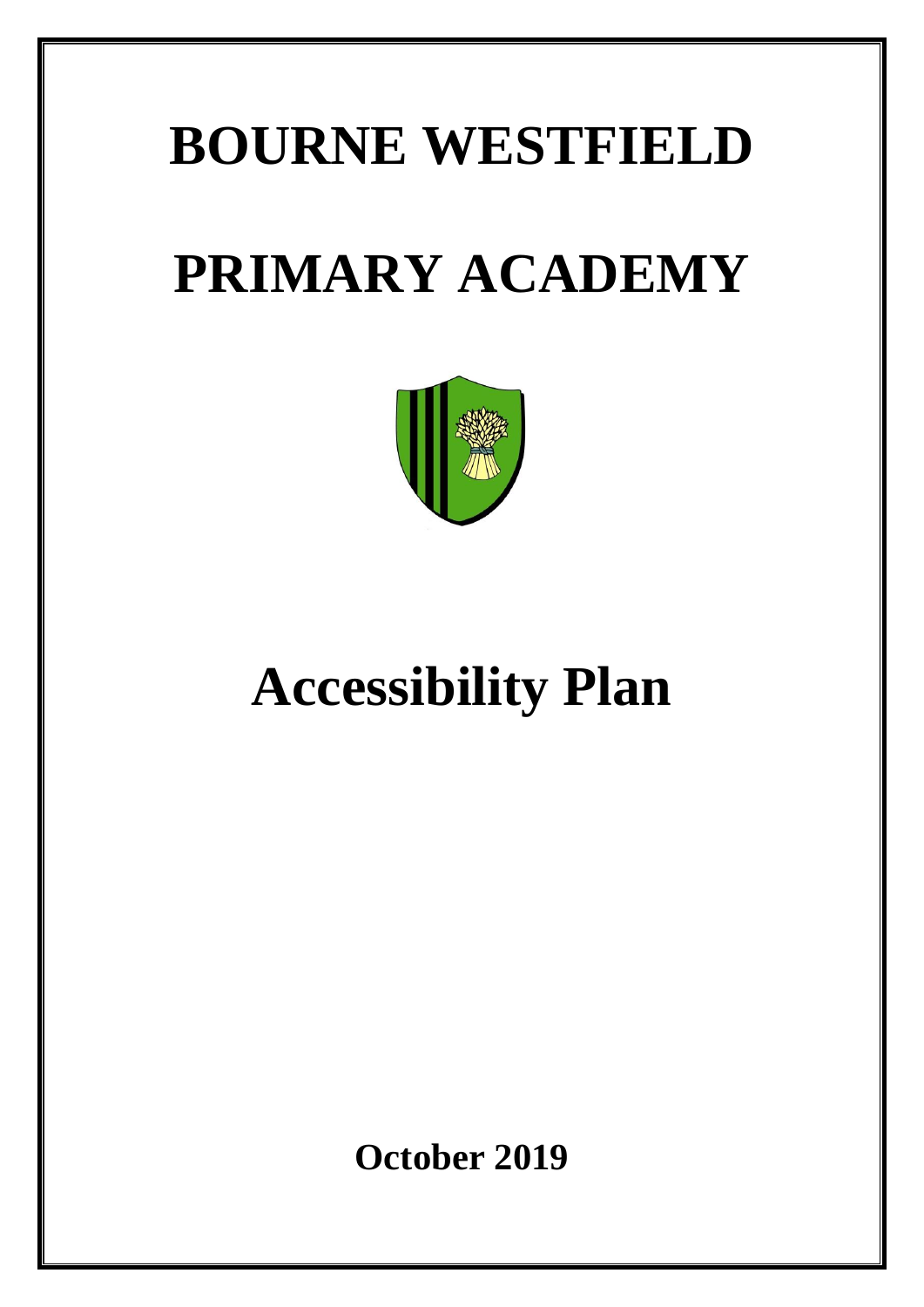### **Statement of intent**

This plan should be read in conjunction with the **Academy Development Plan** and outlines the proposals of the local governing board of Bourne Westfield Primary Academy to maintain and increase access to education for pupils with disabilities in the three areas required by the planning duties in the Equality Act 2010.

A person is regarded as having a disability under the Act where the person has a physical or mental impairment that has a substantial and long term adverse effect on their ability to carry out normal day-to-day activities.

This plan aims to:

- Increase the extent to which pupils with disabilities can participate in the school curriculum.
- Improve the environment of the school to increase the extent to which pupils with disabilities can take advantage of education, benefits, facilities and associated services provided.
- Improve the availability of accessible information, which is readily available to other pupils, to pupils with disabilities.

The above aims will be delivered within a reasonable timeframe, and in ways which are determined after taking into account the pupil's disabilities and the views of the parents/carers and pupil. The governing board also recognises its responsibilities towards employees with disabilities and will:

- Monitor recruitment procedures to ensure that persons with disabilities are provided with equal opportunities.
- Provide appropriate support and provision for employees with disabilities to ensure that they can carry out their work effectively without barriers.
- Undertake reasonable adjustments to enable staff to access the workplace.

The plan will be resourced, implemented, reviewed and revised regularly in consultation with:

- The parents/carers of pupils
- The headteacher and other relevant members of staff
- The Local Govern Board
- Keystone Academy Trust
- External partners

This plan is reviewed every 3 years (or sooner if building changes occur) to take into account the changing needs of the schools and its pupils, and where the school has undergone a refurbishment.

Signed by:

**Headteacher** Date:

**Chair of Local Date:**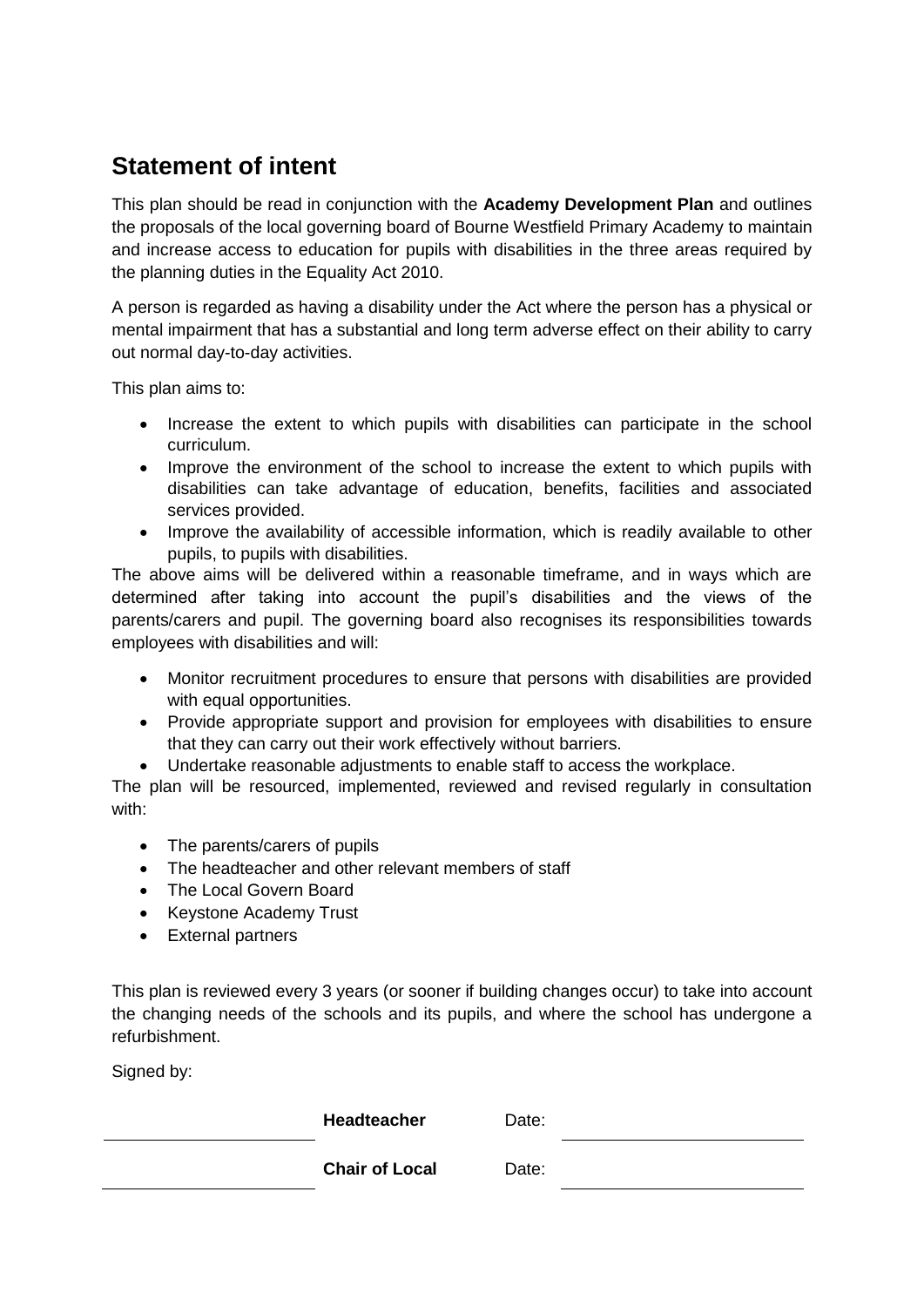**Governing Board**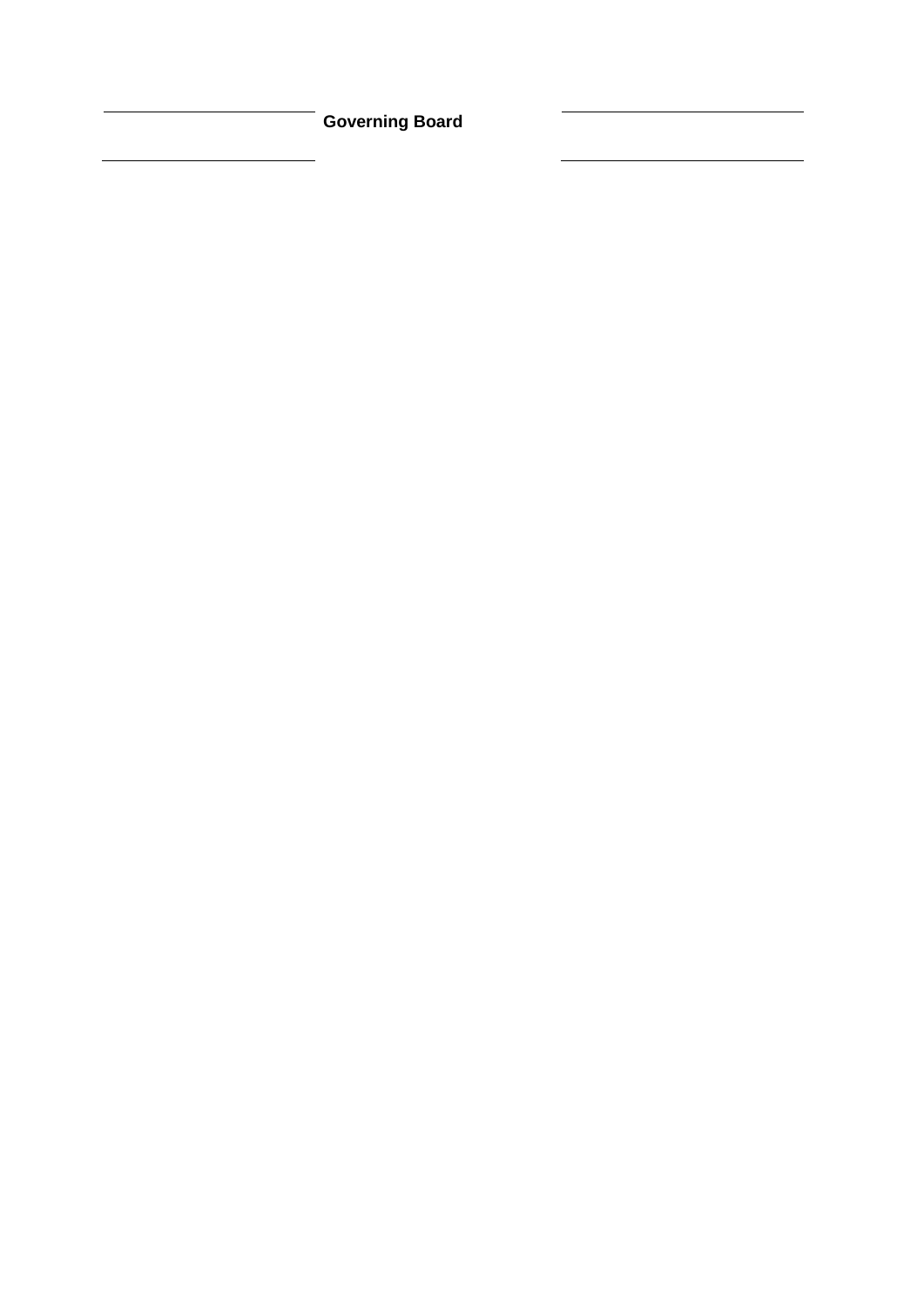# **Bourne Westfield Primary Academy**

## **Accessibility Plan**

Bourne Westfield Primary Academy Accessibility Plan sets out the staff and governors' response to the Special Educational Needs and Disability Act which requires that a pupil should not be treated less favourably because of a disability. The current plan is reproduced below. Close attention is paid to implementation of the Access Plan to ensure inclusion and equality of opportunity for all pupils.

#### **1. Context**

The Accessibility Plan is our response to the requirements of the Special Educational Needs and Disability Act which requires that a pupil should not be treated less favourably for a reason related to a disability.

#### **2. Currency**

The plan is intended to be current and a working document in that it will be kept under review by the Local Governing Board, assisted by senior staff at the school and revised as necessary.

#### **3. Definitions**

The legislation defines disability as physical, sensory, intellectual or mental impairment. Discrimination means treating pupils less favourably than others without justification.

#### **4. Aims**

(a) Curriculum – the aim is to increase the extent to which disabled pupils can participate in the school curriculum.

(b) Physical environment – the aim is to improve the physical environment of the school so as to increase the extent to which disabled pupils are able to take advantage of the education provided by the school.

(c) Information – the aim is to improve the delivery to disabled pupils of information which is provided for pupils who are not disabled.

#### **5. Objectives**

(a) Curriculum – to ensure that curriculum and other planning takes account of all forms of disability and makes provision for a wide range of needs so that all pupils have access to an excellent academic and social education.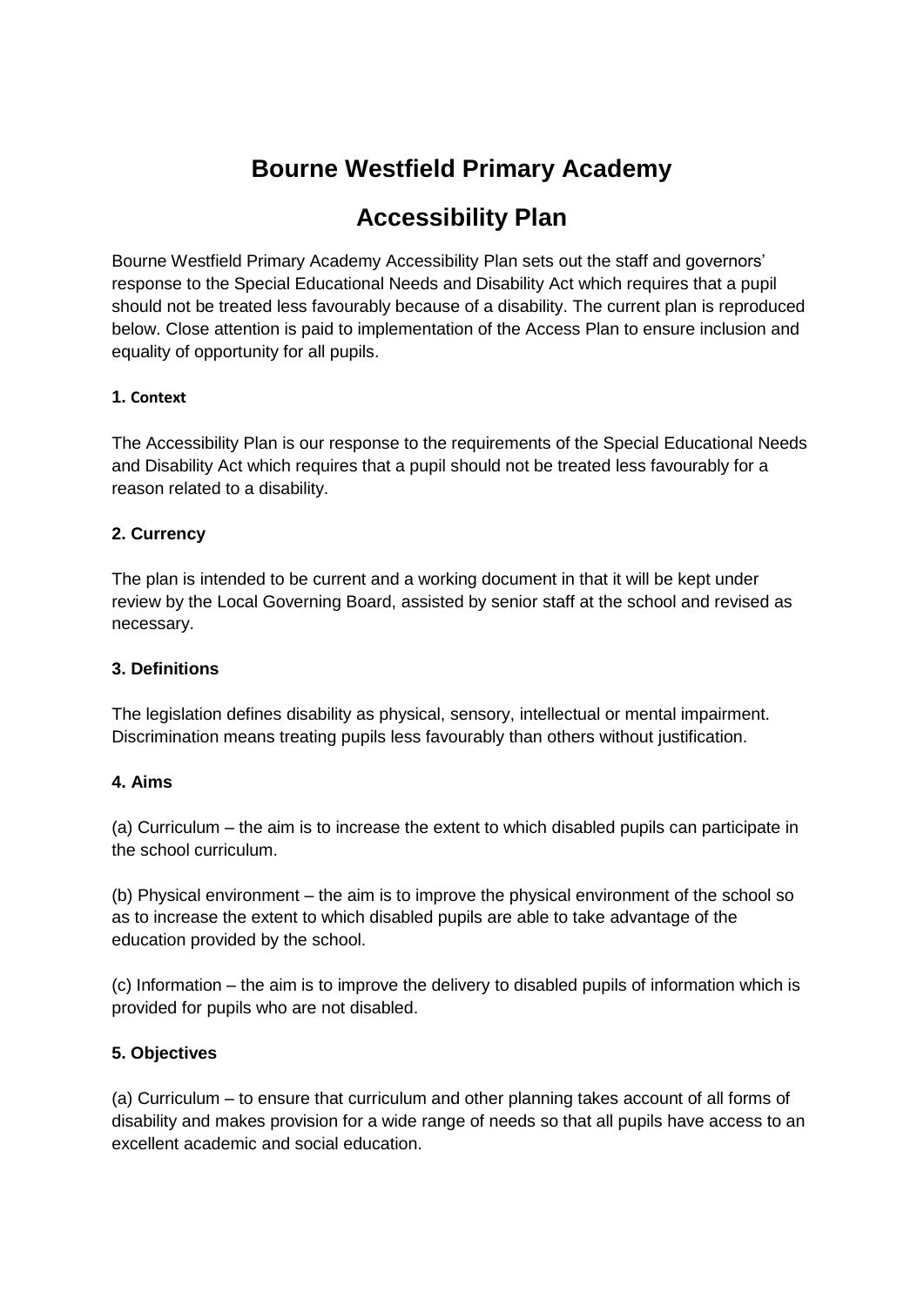(b) Physical environment – to ensure that, as far as reasonably practicable, needs of pupils with disabilities are met in terms of the physical environment of the school.

(c) Information – to ensure that written and other communications with pupils take into account the needs of those with disabilities.

#### **6. Implementation**

(a) General

• The Headteacher will make all staff aware of the Accessibility Plan

#### (b) Curriculum

• Regular meetings of the teachers, teaching assistants, the Senior Leadership Team and

Leadership Group will all help to ensure staff are informed of their roles and responsibilities. • Access will be enhanced by the effective deployment of staff and by deploying multi-

sensory techniques as appropriate.

• Fortnightly meetings will be held with teaching assistants to discuss their work with pupils and where there are issues of accessibility these may be raised at that time.

• Continuing Professional Development (CPD) activities will be arranged for staff as appropriate.

• The support of outside advisers will be sought to enhance the knowledge and techniques of staff as necessary.

• Advice will be provided to staff to ensure that, as far as reasonably practicable, disabled pupils have access to all practical, expressive and physical activities.

• Advice will be provided to staff on suitable classroom layouts to accommodate the needs of disabled pupils as necessary.

• Staff will take account of mobility difficulties in the movement of pupils into, out of and around the school.

• As far as reasonably practicable, all pupils will have the opportunity to participate in activities and educational visits irrespective of disability.

• All pupils will take part in lessons and projects that educate the whole academy community on disability.

(c) Physical environment

• The school buildings provide access for disabled pupils

• Emergency evacuation procedures will be in place to provide specific 1:1 supervision of any disabled pupils

• Transport to off-site facilities and for educational visits caters for disabled pupils.

(d) Information

- Information will be made available in an appropriate form to students and prospective students who may have difficulty with standard printed information.
- Staff will be provided with training to enable them to use practices and systems developed to assist people with disabilities